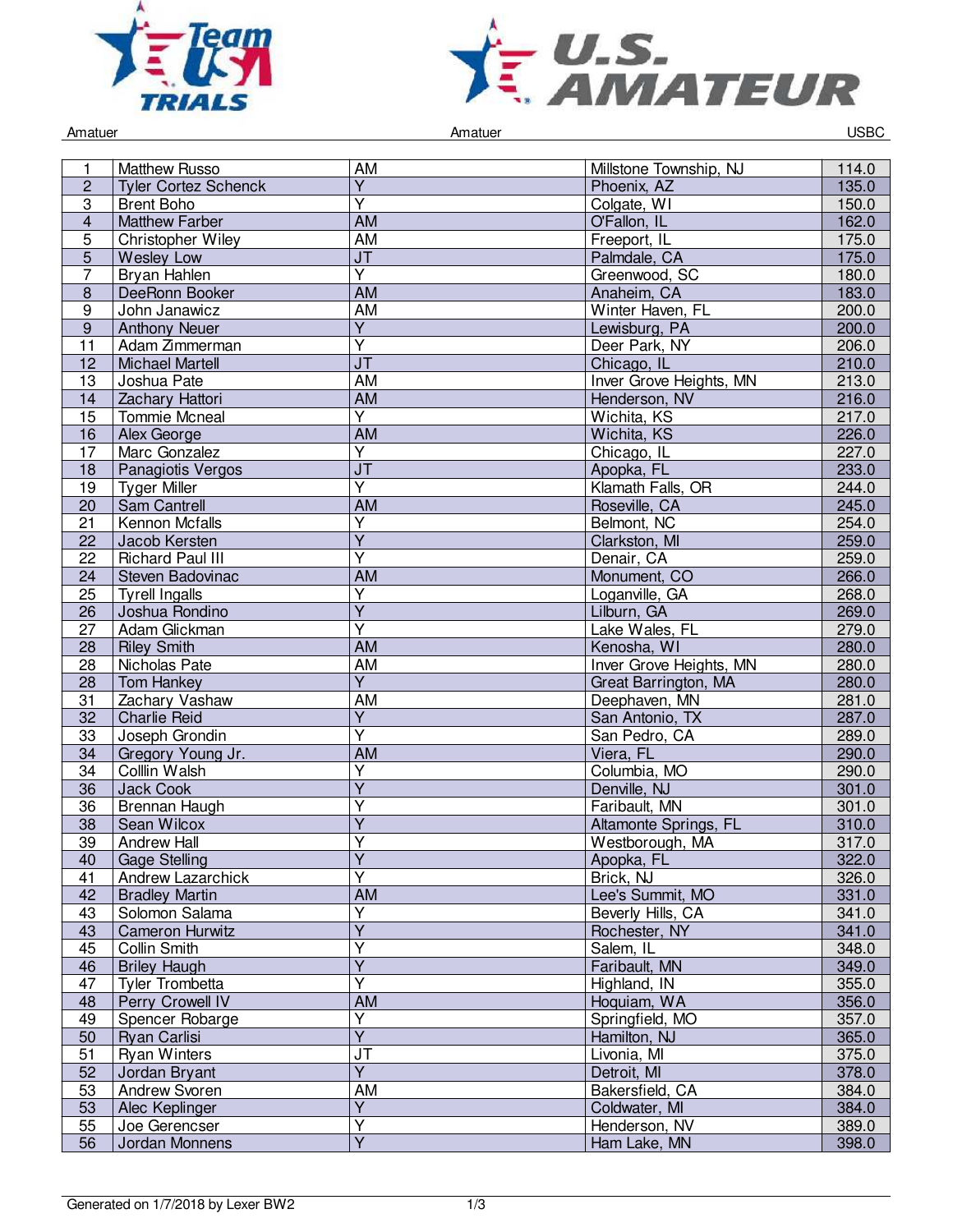



Amatuer Controller Controller Amatuer Amatuer Controller Controller Controller Controller Controller Controller

| <b>AM</b><br>403.0<br>58<br><b>Thomas Peters</b><br>Belleville, IL<br>$\overline{\mathsf{Y}}$<br>58<br>Chase Kaufman<br>Swartz Creek, MI<br>403.0<br>$\overline{Y}$<br>403.0<br>58<br>Alec Karr<br>Fremont, NE<br>$\overline{Y}$<br>61<br><b>Brandon Mooney</b><br>404.0<br>Roscoe, IL<br>$\overline{\mathsf{Y}}$<br>Henderson, NV<br>407.0<br>TJ Rock<br>62<br>Thorsten Przychocki<br>AM<br>Sebring, FL<br>410.0<br>63<br>$\overline{Y}$<br>Bellingham, WA<br>410.0<br>63<br>Jacob Mullen<br>65<br>$\overline{Y}$<br>Dundalk, MD<br>412.0<br>Hunter Machin<br>$\overline{Y}$<br>413.0<br>66<br>Canfield, OH<br>Andrew Letscher<br><b>AM</b><br>416.0<br>67<br>Vista, CA<br>Kyle Andrews<br><b>AM</b><br><b>Michael Kicmal</b><br>LaGrange, IL<br>424.0<br>68<br>$\overline{\mathsf{Y}}$<br>69<br>Alex Acosta<br>Bolingbrook, IL<br>431.0<br>$\overline{Y}$<br>70<br>Buffalo Grove, IL<br>440.0<br><b>Zachary Singer</b><br>$\overline{71}$<br>Casey Cohagan<br>AM<br>Fairport Harbor, OH<br>441.0<br>$\overline{Y}$<br>441.0<br>71<br>Aurora, CO<br>Morgan Moore<br>Singer Island, FL<br>457.0<br>73<br>Bryan Manno<br>AM<br>459.0<br>$\overline{Y}$<br>74<br>Logan Williams<br>Anchorage, AK<br>$\overline{\mathsf{Y}}$<br>$\overline{75}$<br>464.0<br>Donovan Thomas<br>Longmont, CO<br><b>AM</b><br>76<br>477.0<br>Northfield, OH<br>Ryan Liederbach<br>$\overline{\mathsf{Y}}$<br>480.0<br>77<br>East Northport, NY<br>Connor Egan<br>$\overline{\mathsf{Y}}$<br>481.0<br>Daniel Bolan<br>Orlando, FL<br>78<br>$\overline{\mathsf{Y}}$<br>$\overline{79}$<br>Vadnais Heights, MN<br>483.0<br>Cooper Tate<br><b>AM</b><br>485.0<br>80<br>Ronald Davis Jr<br>Lanham, MD<br><b>AM</b><br>81<br>Charles Vashaw<br>Deephaven, MN<br>489.0<br>$\overline{Y}$<br>491.0<br>82<br>Dawson Miller<br>Huntingtown, MD<br>Υ<br>Eli Denmead<br>Fremont, CA<br>494.0<br>83<br>$\overline{Y}$<br>497.0<br>84<br><b>Steven Faulkner</b><br>Butner, NC<br><b>AM</b><br>85<br>Vista, CA<br>498.0<br><b>Kennison Andrews</b><br>$\overline{Y}$<br>505.0<br>86<br>Jordan Chavez<br>Crest Hill, IL<br>$\overline{\mathsf{Y}}$<br><b>Connell Kelleher</b><br>505.0<br>86<br>Chicago, IL<br>AM<br>Las Vegas, NV<br>516.0<br>88<br>Kristopher Del Campo<br>$\overline{Y}$<br>Nick Archacki<br>Saegertown, PA<br>523.0<br>89<br><b>AM</b><br>525.0<br>Jacob Klein<br>East Islip, NY<br>90<br>Y<br>91<br>Alexander Sorge<br>Monmouth Junction, NJ<br>526.0<br>$\overline{\mathsf{Y}}$<br>527.0<br>92<br>Parker Johnson<br>Selma, TX<br><b>Wyatt Smith</b><br>Υ<br>528.0<br>Cape Coral, FL<br>93<br>$\overline{Y}$<br>530.0<br>94<br>Roscoe, IL<br>Nicholas Sommer<br>$\overline{94}$<br>Υ<br><b>Christian Miller</b><br>530.0<br>Homosassa, FL<br>AM<br>Vandalia, OH<br>Kyler McDonald<br>535.0<br>96<br>$\overline{Y}$<br>96<br><b>Blake Earnest</b><br>Wood River, NE<br>535.0<br>AM<br>98<br><b>Brandon Wanders</b><br>Foothill Ranch, CA<br>539.0<br>AM<br><b>Timothy Gruendler</b><br>St. Louis, MO<br>541.0<br>99<br>$\overline{Y}$<br>543.0<br>100<br>Hunter Kempton<br>Buzzards Bay, MA<br>101<br>AM<br>Centerville, OH<br>Matthew Diamond<br>551.0<br>AM<br>552.0<br>102<br>Jacob Gill<br>Albuquerque, NM<br>Mililani, HI<br>Kyle Ortiz<br>AM<br>555.0<br>103<br>$\overline{Y}$<br>560.0<br>Jakob Sisk<br>Rossville, IN<br>104<br><b>AM</b><br>Faribault, MN<br>105<br><b>Reed Ross</b><br>561.0<br>$\overline{Y}$<br>561.0<br>105<br>Dean Vargo<br>Richmond Heights, OH<br>$\overline{\mathsf{Y}}$<br>562.0<br>107<br>Michael Harmon Jr<br>Rockledge, FL<br>AM<br>571.0<br>108<br>Aiea, HI<br>Jacob Fukuyama<br>$\overline{\mathsf{Y}}$<br>574.0<br>109<br>Andrew Cannuli<br>Moorestown, NJ<br><b>AM</b><br>578.0<br>Ryan Pastorino<br>San Diego, CA<br>110<br>$\overline{\mathsf{Y}}$<br>111<br>Jaxon Helland<br>Mound, MN<br>580.0 | 57  | <b>Michael Dertz</b>    | AM             | Tinley Park, IL | 401.0 |
|--------------------------------------------------------------------------------------------------------------------------------------------------------------------------------------------------------------------------------------------------------------------------------------------------------------------------------------------------------------------------------------------------------------------------------------------------------------------------------------------------------------------------------------------------------------------------------------------------------------------------------------------------------------------------------------------------------------------------------------------------------------------------------------------------------------------------------------------------------------------------------------------------------------------------------------------------------------------------------------------------------------------------------------------------------------------------------------------------------------------------------------------------------------------------------------------------------------------------------------------------------------------------------------------------------------------------------------------------------------------------------------------------------------------------------------------------------------------------------------------------------------------------------------------------------------------------------------------------------------------------------------------------------------------------------------------------------------------------------------------------------------------------------------------------------------------------------------------------------------------------------------------------------------------------------------------------------------------------------------------------------------------------------------------------------------------------------------------------------------------------------------------------------------------------------------------------------------------------------------------------------------------------------------------------------------------------------------------------------------------------------------------------------------------------------------------------------------------------------------------------------------------------------------------------------------------------------------------------------------------------------------------------------------------------------------------------------------------------------------------------------------------------------------------------------------------------------------------------------------------------------------------------------------------------------------------------------------------------------------------------------------------------------------------------------------------------------------------------------------------------------------------------------------------------------------------------------------------------------------------------------------------------------------------------------------------------------------------------------------------------------------------------------------------------------------------------------------------------------------------------------------------------------------------------------------------------------------------------------------------------------------------------------------------------------------------------------------------------------------------------------------------------------------------------------------------------|-----|-------------------------|----------------|-----------------|-------|
|                                                                                                                                                                                                                                                                                                                                                                                                                                                                                                                                                                                                                                                                                                                                                                                                                                                                                                                                                                                                                                                                                                                                                                                                                                                                                                                                                                                                                                                                                                                                                                                                                                                                                                                                                                                                                                                                                                                                                                                                                                                                                                                                                                                                                                                                                                                                                                                                                                                                                                                                                                                                                                                                                                                                                                                                                                                                                                                                                                                                                                                                                                                                                                                                                                                                                                                                                                                                                                                                                                                                                                                                                                                                                                                                                                                                                          |     |                         |                |                 |       |
|                                                                                                                                                                                                                                                                                                                                                                                                                                                                                                                                                                                                                                                                                                                                                                                                                                                                                                                                                                                                                                                                                                                                                                                                                                                                                                                                                                                                                                                                                                                                                                                                                                                                                                                                                                                                                                                                                                                                                                                                                                                                                                                                                                                                                                                                                                                                                                                                                                                                                                                                                                                                                                                                                                                                                                                                                                                                                                                                                                                                                                                                                                                                                                                                                                                                                                                                                                                                                                                                                                                                                                                                                                                                                                                                                                                                                          |     |                         |                |                 |       |
|                                                                                                                                                                                                                                                                                                                                                                                                                                                                                                                                                                                                                                                                                                                                                                                                                                                                                                                                                                                                                                                                                                                                                                                                                                                                                                                                                                                                                                                                                                                                                                                                                                                                                                                                                                                                                                                                                                                                                                                                                                                                                                                                                                                                                                                                                                                                                                                                                                                                                                                                                                                                                                                                                                                                                                                                                                                                                                                                                                                                                                                                                                                                                                                                                                                                                                                                                                                                                                                                                                                                                                                                                                                                                                                                                                                                                          |     |                         |                |                 |       |
|                                                                                                                                                                                                                                                                                                                                                                                                                                                                                                                                                                                                                                                                                                                                                                                                                                                                                                                                                                                                                                                                                                                                                                                                                                                                                                                                                                                                                                                                                                                                                                                                                                                                                                                                                                                                                                                                                                                                                                                                                                                                                                                                                                                                                                                                                                                                                                                                                                                                                                                                                                                                                                                                                                                                                                                                                                                                                                                                                                                                                                                                                                                                                                                                                                                                                                                                                                                                                                                                                                                                                                                                                                                                                                                                                                                                                          |     |                         |                |                 |       |
|                                                                                                                                                                                                                                                                                                                                                                                                                                                                                                                                                                                                                                                                                                                                                                                                                                                                                                                                                                                                                                                                                                                                                                                                                                                                                                                                                                                                                                                                                                                                                                                                                                                                                                                                                                                                                                                                                                                                                                                                                                                                                                                                                                                                                                                                                                                                                                                                                                                                                                                                                                                                                                                                                                                                                                                                                                                                                                                                                                                                                                                                                                                                                                                                                                                                                                                                                                                                                                                                                                                                                                                                                                                                                                                                                                                                                          |     |                         |                |                 |       |
|                                                                                                                                                                                                                                                                                                                                                                                                                                                                                                                                                                                                                                                                                                                                                                                                                                                                                                                                                                                                                                                                                                                                                                                                                                                                                                                                                                                                                                                                                                                                                                                                                                                                                                                                                                                                                                                                                                                                                                                                                                                                                                                                                                                                                                                                                                                                                                                                                                                                                                                                                                                                                                                                                                                                                                                                                                                                                                                                                                                                                                                                                                                                                                                                                                                                                                                                                                                                                                                                                                                                                                                                                                                                                                                                                                                                                          |     |                         |                |                 |       |
|                                                                                                                                                                                                                                                                                                                                                                                                                                                                                                                                                                                                                                                                                                                                                                                                                                                                                                                                                                                                                                                                                                                                                                                                                                                                                                                                                                                                                                                                                                                                                                                                                                                                                                                                                                                                                                                                                                                                                                                                                                                                                                                                                                                                                                                                                                                                                                                                                                                                                                                                                                                                                                                                                                                                                                                                                                                                                                                                                                                                                                                                                                                                                                                                                                                                                                                                                                                                                                                                                                                                                                                                                                                                                                                                                                                                                          |     |                         |                |                 |       |
|                                                                                                                                                                                                                                                                                                                                                                                                                                                                                                                                                                                                                                                                                                                                                                                                                                                                                                                                                                                                                                                                                                                                                                                                                                                                                                                                                                                                                                                                                                                                                                                                                                                                                                                                                                                                                                                                                                                                                                                                                                                                                                                                                                                                                                                                                                                                                                                                                                                                                                                                                                                                                                                                                                                                                                                                                                                                                                                                                                                                                                                                                                                                                                                                                                                                                                                                                                                                                                                                                                                                                                                                                                                                                                                                                                                                                          |     |                         |                |                 |       |
|                                                                                                                                                                                                                                                                                                                                                                                                                                                                                                                                                                                                                                                                                                                                                                                                                                                                                                                                                                                                                                                                                                                                                                                                                                                                                                                                                                                                                                                                                                                                                                                                                                                                                                                                                                                                                                                                                                                                                                                                                                                                                                                                                                                                                                                                                                                                                                                                                                                                                                                                                                                                                                                                                                                                                                                                                                                                                                                                                                                                                                                                                                                                                                                                                                                                                                                                                                                                                                                                                                                                                                                                                                                                                                                                                                                                                          |     |                         |                |                 |       |
|                                                                                                                                                                                                                                                                                                                                                                                                                                                                                                                                                                                                                                                                                                                                                                                                                                                                                                                                                                                                                                                                                                                                                                                                                                                                                                                                                                                                                                                                                                                                                                                                                                                                                                                                                                                                                                                                                                                                                                                                                                                                                                                                                                                                                                                                                                                                                                                                                                                                                                                                                                                                                                                                                                                                                                                                                                                                                                                                                                                                                                                                                                                                                                                                                                                                                                                                                                                                                                                                                                                                                                                                                                                                                                                                                                                                                          |     |                         |                |                 |       |
|                                                                                                                                                                                                                                                                                                                                                                                                                                                                                                                                                                                                                                                                                                                                                                                                                                                                                                                                                                                                                                                                                                                                                                                                                                                                                                                                                                                                                                                                                                                                                                                                                                                                                                                                                                                                                                                                                                                                                                                                                                                                                                                                                                                                                                                                                                                                                                                                                                                                                                                                                                                                                                                                                                                                                                                                                                                                                                                                                                                                                                                                                                                                                                                                                                                                                                                                                                                                                                                                                                                                                                                                                                                                                                                                                                                                                          |     |                         |                |                 |       |
|                                                                                                                                                                                                                                                                                                                                                                                                                                                                                                                                                                                                                                                                                                                                                                                                                                                                                                                                                                                                                                                                                                                                                                                                                                                                                                                                                                                                                                                                                                                                                                                                                                                                                                                                                                                                                                                                                                                                                                                                                                                                                                                                                                                                                                                                                                                                                                                                                                                                                                                                                                                                                                                                                                                                                                                                                                                                                                                                                                                                                                                                                                                                                                                                                                                                                                                                                                                                                                                                                                                                                                                                                                                                                                                                                                                                                          |     |                         |                |                 |       |
|                                                                                                                                                                                                                                                                                                                                                                                                                                                                                                                                                                                                                                                                                                                                                                                                                                                                                                                                                                                                                                                                                                                                                                                                                                                                                                                                                                                                                                                                                                                                                                                                                                                                                                                                                                                                                                                                                                                                                                                                                                                                                                                                                                                                                                                                                                                                                                                                                                                                                                                                                                                                                                                                                                                                                                                                                                                                                                                                                                                                                                                                                                                                                                                                                                                                                                                                                                                                                                                                                                                                                                                                                                                                                                                                                                                                                          |     |                         |                |                 |       |
|                                                                                                                                                                                                                                                                                                                                                                                                                                                                                                                                                                                                                                                                                                                                                                                                                                                                                                                                                                                                                                                                                                                                                                                                                                                                                                                                                                                                                                                                                                                                                                                                                                                                                                                                                                                                                                                                                                                                                                                                                                                                                                                                                                                                                                                                                                                                                                                                                                                                                                                                                                                                                                                                                                                                                                                                                                                                                                                                                                                                                                                                                                                                                                                                                                                                                                                                                                                                                                                                                                                                                                                                                                                                                                                                                                                                                          |     |                         |                |                 |       |
|                                                                                                                                                                                                                                                                                                                                                                                                                                                                                                                                                                                                                                                                                                                                                                                                                                                                                                                                                                                                                                                                                                                                                                                                                                                                                                                                                                                                                                                                                                                                                                                                                                                                                                                                                                                                                                                                                                                                                                                                                                                                                                                                                                                                                                                                                                                                                                                                                                                                                                                                                                                                                                                                                                                                                                                                                                                                                                                                                                                                                                                                                                                                                                                                                                                                                                                                                                                                                                                                                                                                                                                                                                                                                                                                                                                                                          |     |                         |                |                 |       |
|                                                                                                                                                                                                                                                                                                                                                                                                                                                                                                                                                                                                                                                                                                                                                                                                                                                                                                                                                                                                                                                                                                                                                                                                                                                                                                                                                                                                                                                                                                                                                                                                                                                                                                                                                                                                                                                                                                                                                                                                                                                                                                                                                                                                                                                                                                                                                                                                                                                                                                                                                                                                                                                                                                                                                                                                                                                                                                                                                                                                                                                                                                                                                                                                                                                                                                                                                                                                                                                                                                                                                                                                                                                                                                                                                                                                                          |     |                         |                |                 |       |
|                                                                                                                                                                                                                                                                                                                                                                                                                                                                                                                                                                                                                                                                                                                                                                                                                                                                                                                                                                                                                                                                                                                                                                                                                                                                                                                                                                                                                                                                                                                                                                                                                                                                                                                                                                                                                                                                                                                                                                                                                                                                                                                                                                                                                                                                                                                                                                                                                                                                                                                                                                                                                                                                                                                                                                                                                                                                                                                                                                                                                                                                                                                                                                                                                                                                                                                                                                                                                                                                                                                                                                                                                                                                                                                                                                                                                          |     |                         |                |                 |       |
|                                                                                                                                                                                                                                                                                                                                                                                                                                                                                                                                                                                                                                                                                                                                                                                                                                                                                                                                                                                                                                                                                                                                                                                                                                                                                                                                                                                                                                                                                                                                                                                                                                                                                                                                                                                                                                                                                                                                                                                                                                                                                                                                                                                                                                                                                                                                                                                                                                                                                                                                                                                                                                                                                                                                                                                                                                                                                                                                                                                                                                                                                                                                                                                                                                                                                                                                                                                                                                                                                                                                                                                                                                                                                                                                                                                                                          |     |                         |                |                 |       |
|                                                                                                                                                                                                                                                                                                                                                                                                                                                                                                                                                                                                                                                                                                                                                                                                                                                                                                                                                                                                                                                                                                                                                                                                                                                                                                                                                                                                                                                                                                                                                                                                                                                                                                                                                                                                                                                                                                                                                                                                                                                                                                                                                                                                                                                                                                                                                                                                                                                                                                                                                                                                                                                                                                                                                                                                                                                                                                                                                                                                                                                                                                                                                                                                                                                                                                                                                                                                                                                                                                                                                                                                                                                                                                                                                                                                                          |     |                         |                |                 |       |
|                                                                                                                                                                                                                                                                                                                                                                                                                                                                                                                                                                                                                                                                                                                                                                                                                                                                                                                                                                                                                                                                                                                                                                                                                                                                                                                                                                                                                                                                                                                                                                                                                                                                                                                                                                                                                                                                                                                                                                                                                                                                                                                                                                                                                                                                                                                                                                                                                                                                                                                                                                                                                                                                                                                                                                                                                                                                                                                                                                                                                                                                                                                                                                                                                                                                                                                                                                                                                                                                                                                                                                                                                                                                                                                                                                                                                          |     |                         |                |                 |       |
|                                                                                                                                                                                                                                                                                                                                                                                                                                                                                                                                                                                                                                                                                                                                                                                                                                                                                                                                                                                                                                                                                                                                                                                                                                                                                                                                                                                                                                                                                                                                                                                                                                                                                                                                                                                                                                                                                                                                                                                                                                                                                                                                                                                                                                                                                                                                                                                                                                                                                                                                                                                                                                                                                                                                                                                                                                                                                                                                                                                                                                                                                                                                                                                                                                                                                                                                                                                                                                                                                                                                                                                                                                                                                                                                                                                                                          |     |                         |                |                 |       |
|                                                                                                                                                                                                                                                                                                                                                                                                                                                                                                                                                                                                                                                                                                                                                                                                                                                                                                                                                                                                                                                                                                                                                                                                                                                                                                                                                                                                                                                                                                                                                                                                                                                                                                                                                                                                                                                                                                                                                                                                                                                                                                                                                                                                                                                                                                                                                                                                                                                                                                                                                                                                                                                                                                                                                                                                                                                                                                                                                                                                                                                                                                                                                                                                                                                                                                                                                                                                                                                                                                                                                                                                                                                                                                                                                                                                                          |     |                         |                |                 |       |
|                                                                                                                                                                                                                                                                                                                                                                                                                                                                                                                                                                                                                                                                                                                                                                                                                                                                                                                                                                                                                                                                                                                                                                                                                                                                                                                                                                                                                                                                                                                                                                                                                                                                                                                                                                                                                                                                                                                                                                                                                                                                                                                                                                                                                                                                                                                                                                                                                                                                                                                                                                                                                                                                                                                                                                                                                                                                                                                                                                                                                                                                                                                                                                                                                                                                                                                                                                                                                                                                                                                                                                                                                                                                                                                                                                                                                          |     |                         |                |                 |       |
|                                                                                                                                                                                                                                                                                                                                                                                                                                                                                                                                                                                                                                                                                                                                                                                                                                                                                                                                                                                                                                                                                                                                                                                                                                                                                                                                                                                                                                                                                                                                                                                                                                                                                                                                                                                                                                                                                                                                                                                                                                                                                                                                                                                                                                                                                                                                                                                                                                                                                                                                                                                                                                                                                                                                                                                                                                                                                                                                                                                                                                                                                                                                                                                                                                                                                                                                                                                                                                                                                                                                                                                                                                                                                                                                                                                                                          |     |                         |                |                 |       |
|                                                                                                                                                                                                                                                                                                                                                                                                                                                                                                                                                                                                                                                                                                                                                                                                                                                                                                                                                                                                                                                                                                                                                                                                                                                                                                                                                                                                                                                                                                                                                                                                                                                                                                                                                                                                                                                                                                                                                                                                                                                                                                                                                                                                                                                                                                                                                                                                                                                                                                                                                                                                                                                                                                                                                                                                                                                                                                                                                                                                                                                                                                                                                                                                                                                                                                                                                                                                                                                                                                                                                                                                                                                                                                                                                                                                                          |     |                         |                |                 |       |
|                                                                                                                                                                                                                                                                                                                                                                                                                                                                                                                                                                                                                                                                                                                                                                                                                                                                                                                                                                                                                                                                                                                                                                                                                                                                                                                                                                                                                                                                                                                                                                                                                                                                                                                                                                                                                                                                                                                                                                                                                                                                                                                                                                                                                                                                                                                                                                                                                                                                                                                                                                                                                                                                                                                                                                                                                                                                                                                                                                                                                                                                                                                                                                                                                                                                                                                                                                                                                                                                                                                                                                                                                                                                                                                                                                                                                          |     |                         |                |                 |       |
|                                                                                                                                                                                                                                                                                                                                                                                                                                                                                                                                                                                                                                                                                                                                                                                                                                                                                                                                                                                                                                                                                                                                                                                                                                                                                                                                                                                                                                                                                                                                                                                                                                                                                                                                                                                                                                                                                                                                                                                                                                                                                                                                                                                                                                                                                                                                                                                                                                                                                                                                                                                                                                                                                                                                                                                                                                                                                                                                                                                                                                                                                                                                                                                                                                                                                                                                                                                                                                                                                                                                                                                                                                                                                                                                                                                                                          |     |                         |                |                 |       |
|                                                                                                                                                                                                                                                                                                                                                                                                                                                                                                                                                                                                                                                                                                                                                                                                                                                                                                                                                                                                                                                                                                                                                                                                                                                                                                                                                                                                                                                                                                                                                                                                                                                                                                                                                                                                                                                                                                                                                                                                                                                                                                                                                                                                                                                                                                                                                                                                                                                                                                                                                                                                                                                                                                                                                                                                                                                                                                                                                                                                                                                                                                                                                                                                                                                                                                                                                                                                                                                                                                                                                                                                                                                                                                                                                                                                                          |     |                         |                |                 |       |
|                                                                                                                                                                                                                                                                                                                                                                                                                                                                                                                                                                                                                                                                                                                                                                                                                                                                                                                                                                                                                                                                                                                                                                                                                                                                                                                                                                                                                                                                                                                                                                                                                                                                                                                                                                                                                                                                                                                                                                                                                                                                                                                                                                                                                                                                                                                                                                                                                                                                                                                                                                                                                                                                                                                                                                                                                                                                                                                                                                                                                                                                                                                                                                                                                                                                                                                                                                                                                                                                                                                                                                                                                                                                                                                                                                                                                          |     |                         |                |                 |       |
|                                                                                                                                                                                                                                                                                                                                                                                                                                                                                                                                                                                                                                                                                                                                                                                                                                                                                                                                                                                                                                                                                                                                                                                                                                                                                                                                                                                                                                                                                                                                                                                                                                                                                                                                                                                                                                                                                                                                                                                                                                                                                                                                                                                                                                                                                                                                                                                                                                                                                                                                                                                                                                                                                                                                                                                                                                                                                                                                                                                                                                                                                                                                                                                                                                                                                                                                                                                                                                                                                                                                                                                                                                                                                                                                                                                                                          |     |                         |                |                 |       |
|                                                                                                                                                                                                                                                                                                                                                                                                                                                                                                                                                                                                                                                                                                                                                                                                                                                                                                                                                                                                                                                                                                                                                                                                                                                                                                                                                                                                                                                                                                                                                                                                                                                                                                                                                                                                                                                                                                                                                                                                                                                                                                                                                                                                                                                                                                                                                                                                                                                                                                                                                                                                                                                                                                                                                                                                                                                                                                                                                                                                                                                                                                                                                                                                                                                                                                                                                                                                                                                                                                                                                                                                                                                                                                                                                                                                                          |     |                         |                |                 |       |
|                                                                                                                                                                                                                                                                                                                                                                                                                                                                                                                                                                                                                                                                                                                                                                                                                                                                                                                                                                                                                                                                                                                                                                                                                                                                                                                                                                                                                                                                                                                                                                                                                                                                                                                                                                                                                                                                                                                                                                                                                                                                                                                                                                                                                                                                                                                                                                                                                                                                                                                                                                                                                                                                                                                                                                                                                                                                                                                                                                                                                                                                                                                                                                                                                                                                                                                                                                                                                                                                                                                                                                                                                                                                                                                                                                                                                          |     |                         |                |                 |       |
|                                                                                                                                                                                                                                                                                                                                                                                                                                                                                                                                                                                                                                                                                                                                                                                                                                                                                                                                                                                                                                                                                                                                                                                                                                                                                                                                                                                                                                                                                                                                                                                                                                                                                                                                                                                                                                                                                                                                                                                                                                                                                                                                                                                                                                                                                                                                                                                                                                                                                                                                                                                                                                                                                                                                                                                                                                                                                                                                                                                                                                                                                                                                                                                                                                                                                                                                                                                                                                                                                                                                                                                                                                                                                                                                                                                                                          |     |                         |                |                 |       |
|                                                                                                                                                                                                                                                                                                                                                                                                                                                                                                                                                                                                                                                                                                                                                                                                                                                                                                                                                                                                                                                                                                                                                                                                                                                                                                                                                                                                                                                                                                                                                                                                                                                                                                                                                                                                                                                                                                                                                                                                                                                                                                                                                                                                                                                                                                                                                                                                                                                                                                                                                                                                                                                                                                                                                                                                                                                                                                                                                                                                                                                                                                                                                                                                                                                                                                                                                                                                                                                                                                                                                                                                                                                                                                                                                                                                                          |     |                         |                |                 |       |
|                                                                                                                                                                                                                                                                                                                                                                                                                                                                                                                                                                                                                                                                                                                                                                                                                                                                                                                                                                                                                                                                                                                                                                                                                                                                                                                                                                                                                                                                                                                                                                                                                                                                                                                                                                                                                                                                                                                                                                                                                                                                                                                                                                                                                                                                                                                                                                                                                                                                                                                                                                                                                                                                                                                                                                                                                                                                                                                                                                                                                                                                                                                                                                                                                                                                                                                                                                                                                                                                                                                                                                                                                                                                                                                                                                                                                          |     |                         |                |                 |       |
|                                                                                                                                                                                                                                                                                                                                                                                                                                                                                                                                                                                                                                                                                                                                                                                                                                                                                                                                                                                                                                                                                                                                                                                                                                                                                                                                                                                                                                                                                                                                                                                                                                                                                                                                                                                                                                                                                                                                                                                                                                                                                                                                                                                                                                                                                                                                                                                                                                                                                                                                                                                                                                                                                                                                                                                                                                                                                                                                                                                                                                                                                                                                                                                                                                                                                                                                                                                                                                                                                                                                                                                                                                                                                                                                                                                                                          |     |                         |                |                 |       |
|                                                                                                                                                                                                                                                                                                                                                                                                                                                                                                                                                                                                                                                                                                                                                                                                                                                                                                                                                                                                                                                                                                                                                                                                                                                                                                                                                                                                                                                                                                                                                                                                                                                                                                                                                                                                                                                                                                                                                                                                                                                                                                                                                                                                                                                                                                                                                                                                                                                                                                                                                                                                                                                                                                                                                                                                                                                                                                                                                                                                                                                                                                                                                                                                                                                                                                                                                                                                                                                                                                                                                                                                                                                                                                                                                                                                                          |     |                         |                |                 |       |
|                                                                                                                                                                                                                                                                                                                                                                                                                                                                                                                                                                                                                                                                                                                                                                                                                                                                                                                                                                                                                                                                                                                                                                                                                                                                                                                                                                                                                                                                                                                                                                                                                                                                                                                                                                                                                                                                                                                                                                                                                                                                                                                                                                                                                                                                                                                                                                                                                                                                                                                                                                                                                                                                                                                                                                                                                                                                                                                                                                                                                                                                                                                                                                                                                                                                                                                                                                                                                                                                                                                                                                                                                                                                                                                                                                                                                          |     |                         |                |                 |       |
|                                                                                                                                                                                                                                                                                                                                                                                                                                                                                                                                                                                                                                                                                                                                                                                                                                                                                                                                                                                                                                                                                                                                                                                                                                                                                                                                                                                                                                                                                                                                                                                                                                                                                                                                                                                                                                                                                                                                                                                                                                                                                                                                                                                                                                                                                                                                                                                                                                                                                                                                                                                                                                                                                                                                                                                                                                                                                                                                                                                                                                                                                                                                                                                                                                                                                                                                                                                                                                                                                                                                                                                                                                                                                                                                                                                                                          |     |                         |                |                 |       |
|                                                                                                                                                                                                                                                                                                                                                                                                                                                                                                                                                                                                                                                                                                                                                                                                                                                                                                                                                                                                                                                                                                                                                                                                                                                                                                                                                                                                                                                                                                                                                                                                                                                                                                                                                                                                                                                                                                                                                                                                                                                                                                                                                                                                                                                                                                                                                                                                                                                                                                                                                                                                                                                                                                                                                                                                                                                                                                                                                                                                                                                                                                                                                                                                                                                                                                                                                                                                                                                                                                                                                                                                                                                                                                                                                                                                                          |     |                         |                |                 |       |
|                                                                                                                                                                                                                                                                                                                                                                                                                                                                                                                                                                                                                                                                                                                                                                                                                                                                                                                                                                                                                                                                                                                                                                                                                                                                                                                                                                                                                                                                                                                                                                                                                                                                                                                                                                                                                                                                                                                                                                                                                                                                                                                                                                                                                                                                                                                                                                                                                                                                                                                                                                                                                                                                                                                                                                                                                                                                                                                                                                                                                                                                                                                                                                                                                                                                                                                                                                                                                                                                                                                                                                                                                                                                                                                                                                                                                          |     |                         |                |                 |       |
|                                                                                                                                                                                                                                                                                                                                                                                                                                                                                                                                                                                                                                                                                                                                                                                                                                                                                                                                                                                                                                                                                                                                                                                                                                                                                                                                                                                                                                                                                                                                                                                                                                                                                                                                                                                                                                                                                                                                                                                                                                                                                                                                                                                                                                                                                                                                                                                                                                                                                                                                                                                                                                                                                                                                                                                                                                                                                                                                                                                                                                                                                                                                                                                                                                                                                                                                                                                                                                                                                                                                                                                                                                                                                                                                                                                                                          |     |                         |                |                 |       |
|                                                                                                                                                                                                                                                                                                                                                                                                                                                                                                                                                                                                                                                                                                                                                                                                                                                                                                                                                                                                                                                                                                                                                                                                                                                                                                                                                                                                                                                                                                                                                                                                                                                                                                                                                                                                                                                                                                                                                                                                                                                                                                                                                                                                                                                                                                                                                                                                                                                                                                                                                                                                                                                                                                                                                                                                                                                                                                                                                                                                                                                                                                                                                                                                                                                                                                                                                                                                                                                                                                                                                                                                                                                                                                                                                                                                                          |     |                         |                |                 |       |
|                                                                                                                                                                                                                                                                                                                                                                                                                                                                                                                                                                                                                                                                                                                                                                                                                                                                                                                                                                                                                                                                                                                                                                                                                                                                                                                                                                                                                                                                                                                                                                                                                                                                                                                                                                                                                                                                                                                                                                                                                                                                                                                                                                                                                                                                                                                                                                                                                                                                                                                                                                                                                                                                                                                                                                                                                                                                                                                                                                                                                                                                                                                                                                                                                                                                                                                                                                                                                                                                                                                                                                                                                                                                                                                                                                                                                          |     |                         |                |                 |       |
|                                                                                                                                                                                                                                                                                                                                                                                                                                                                                                                                                                                                                                                                                                                                                                                                                                                                                                                                                                                                                                                                                                                                                                                                                                                                                                                                                                                                                                                                                                                                                                                                                                                                                                                                                                                                                                                                                                                                                                                                                                                                                                                                                                                                                                                                                                                                                                                                                                                                                                                                                                                                                                                                                                                                                                                                                                                                                                                                                                                                                                                                                                                                                                                                                                                                                                                                                                                                                                                                                                                                                                                                                                                                                                                                                                                                                          |     |                         |                |                 |       |
|                                                                                                                                                                                                                                                                                                                                                                                                                                                                                                                                                                                                                                                                                                                                                                                                                                                                                                                                                                                                                                                                                                                                                                                                                                                                                                                                                                                                                                                                                                                                                                                                                                                                                                                                                                                                                                                                                                                                                                                                                                                                                                                                                                                                                                                                                                                                                                                                                                                                                                                                                                                                                                                                                                                                                                                                                                                                                                                                                                                                                                                                                                                                                                                                                                                                                                                                                                                                                                                                                                                                                                                                                                                                                                                                                                                                                          |     |                         |                |                 |       |
|                                                                                                                                                                                                                                                                                                                                                                                                                                                                                                                                                                                                                                                                                                                                                                                                                                                                                                                                                                                                                                                                                                                                                                                                                                                                                                                                                                                                                                                                                                                                                                                                                                                                                                                                                                                                                                                                                                                                                                                                                                                                                                                                                                                                                                                                                                                                                                                                                                                                                                                                                                                                                                                                                                                                                                                                                                                                                                                                                                                                                                                                                                                                                                                                                                                                                                                                                                                                                                                                                                                                                                                                                                                                                                                                                                                                                          |     |                         |                |                 |       |
|                                                                                                                                                                                                                                                                                                                                                                                                                                                                                                                                                                                                                                                                                                                                                                                                                                                                                                                                                                                                                                                                                                                                                                                                                                                                                                                                                                                                                                                                                                                                                                                                                                                                                                                                                                                                                                                                                                                                                                                                                                                                                                                                                                                                                                                                                                                                                                                                                                                                                                                                                                                                                                                                                                                                                                                                                                                                                                                                                                                                                                                                                                                                                                                                                                                                                                                                                                                                                                                                                                                                                                                                                                                                                                                                                                                                                          |     |                         |                |                 |       |
|                                                                                                                                                                                                                                                                                                                                                                                                                                                                                                                                                                                                                                                                                                                                                                                                                                                                                                                                                                                                                                                                                                                                                                                                                                                                                                                                                                                                                                                                                                                                                                                                                                                                                                                                                                                                                                                                                                                                                                                                                                                                                                                                                                                                                                                                                                                                                                                                                                                                                                                                                                                                                                                                                                                                                                                                                                                                                                                                                                                                                                                                                                                                                                                                                                                                                                                                                                                                                                                                                                                                                                                                                                                                                                                                                                                                                          |     |                         |                |                 |       |
|                                                                                                                                                                                                                                                                                                                                                                                                                                                                                                                                                                                                                                                                                                                                                                                                                                                                                                                                                                                                                                                                                                                                                                                                                                                                                                                                                                                                                                                                                                                                                                                                                                                                                                                                                                                                                                                                                                                                                                                                                                                                                                                                                                                                                                                                                                                                                                                                                                                                                                                                                                                                                                                                                                                                                                                                                                                                                                                                                                                                                                                                                                                                                                                                                                                                                                                                                                                                                                                                                                                                                                                                                                                                                                                                                                                                                          |     |                         |                |                 |       |
|                                                                                                                                                                                                                                                                                                                                                                                                                                                                                                                                                                                                                                                                                                                                                                                                                                                                                                                                                                                                                                                                                                                                                                                                                                                                                                                                                                                                                                                                                                                                                                                                                                                                                                                                                                                                                                                                                                                                                                                                                                                                                                                                                                                                                                                                                                                                                                                                                                                                                                                                                                                                                                                                                                                                                                                                                                                                                                                                                                                                                                                                                                                                                                                                                                                                                                                                                                                                                                                                                                                                                                                                                                                                                                                                                                                                                          |     |                         |                |                 |       |
|                                                                                                                                                                                                                                                                                                                                                                                                                                                                                                                                                                                                                                                                                                                                                                                                                                                                                                                                                                                                                                                                                                                                                                                                                                                                                                                                                                                                                                                                                                                                                                                                                                                                                                                                                                                                                                                                                                                                                                                                                                                                                                                                                                                                                                                                                                                                                                                                                                                                                                                                                                                                                                                                                                                                                                                                                                                                                                                                                                                                                                                                                                                                                                                                                                                                                                                                                                                                                                                                                                                                                                                                                                                                                                                                                                                                                          |     |                         |                |                 |       |
|                                                                                                                                                                                                                                                                                                                                                                                                                                                                                                                                                                                                                                                                                                                                                                                                                                                                                                                                                                                                                                                                                                                                                                                                                                                                                                                                                                                                                                                                                                                                                                                                                                                                                                                                                                                                                                                                                                                                                                                                                                                                                                                                                                                                                                                                                                                                                                                                                                                                                                                                                                                                                                                                                                                                                                                                                                                                                                                                                                                                                                                                                                                                                                                                                                                                                                                                                                                                                                                                                                                                                                                                                                                                                                                                                                                                                          |     |                         |                |                 |       |
|                                                                                                                                                                                                                                                                                                                                                                                                                                                                                                                                                                                                                                                                                                                                                                                                                                                                                                                                                                                                                                                                                                                                                                                                                                                                                                                                                                                                                                                                                                                                                                                                                                                                                                                                                                                                                                                                                                                                                                                                                                                                                                                                                                                                                                                                                                                                                                                                                                                                                                                                                                                                                                                                                                                                                                                                                                                                                                                                                                                                                                                                                                                                                                                                                                                                                                                                                                                                                                                                                                                                                                                                                                                                                                                                                                                                                          |     |                         |                |                 |       |
|                                                                                                                                                                                                                                                                                                                                                                                                                                                                                                                                                                                                                                                                                                                                                                                                                                                                                                                                                                                                                                                                                                                                                                                                                                                                                                                                                                                                                                                                                                                                                                                                                                                                                                                                                                                                                                                                                                                                                                                                                                                                                                                                                                                                                                                                                                                                                                                                                                                                                                                                                                                                                                                                                                                                                                                                                                                                                                                                                                                                                                                                                                                                                                                                                                                                                                                                                                                                                                                                                                                                                                                                                                                                                                                                                                                                                          | 111 | <b>Bradley Nakamura</b> | $\overline{Y}$ | Pearl City, HI  | 580.0 |